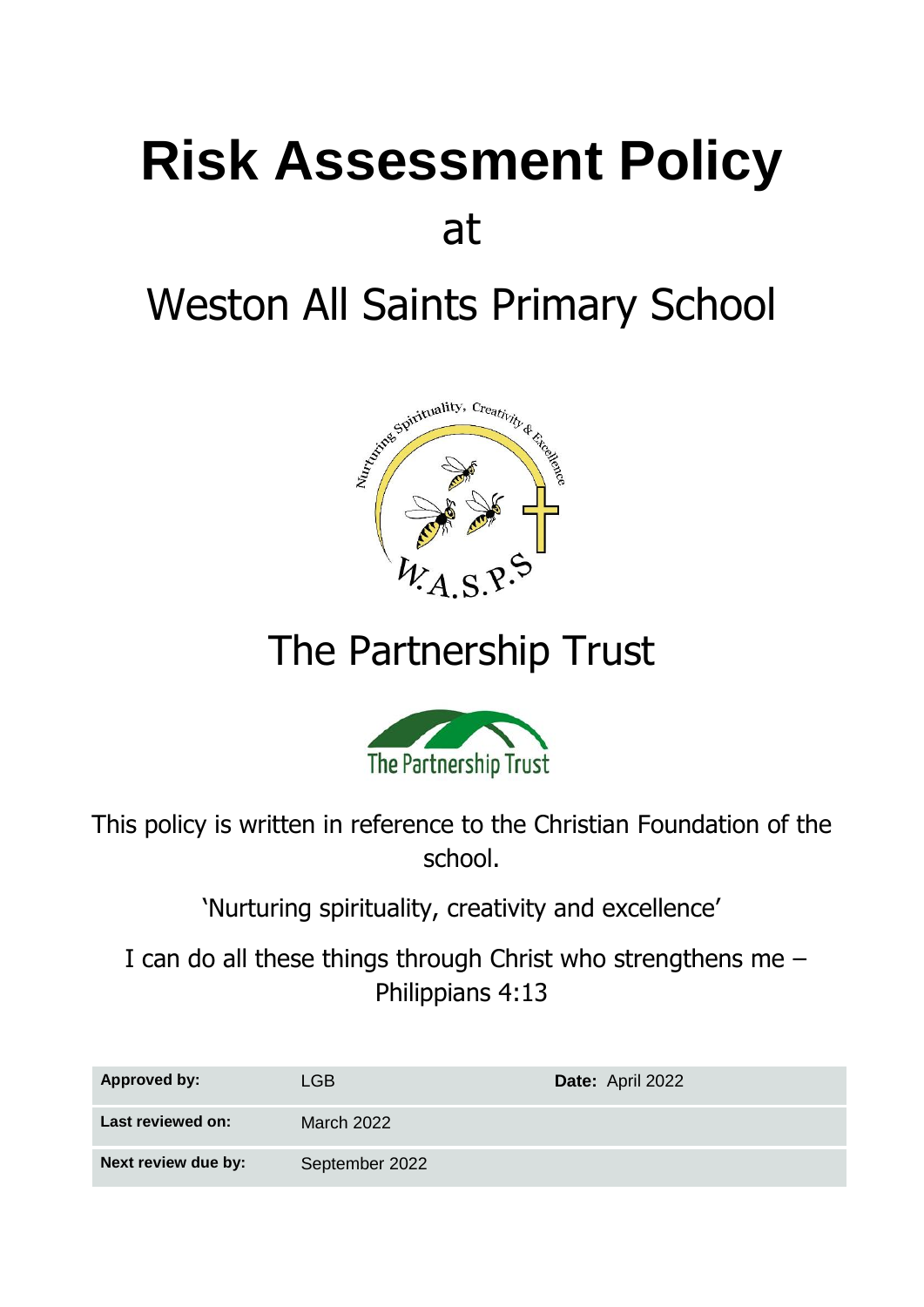#### **Introduction** this contains info from WASPS old policy from 2018 – all content copied in

All organisations face risks associated with the occurrence, or non-occurrence, of events which are beyond the organisation's control and which could cause loss or damage to property, personnel, reputation and/or the ability to deliver services and achieve strategic objectives.

Risk management is the process by which these risks are identified and managed. Risk assessment is the core of effective management of health and safety. Every person within our school community has a significant contribution to make to ensure that our school is a safe and healthy place to be.

This policy sets out the key principles underpinning the school's approach to risk management; documents roles and responsibilities; outlines key aspects of the risk management process; and identifies reporting procedures. This policy was last reviewed in December 2021.

#### **Key Principles**

The school considers that effective risk management lies in good organisational practice, supported by effective management and good governance.

Key risk indicators are identified and evaluated on a regular basis, giving consideration to both the probability of occurrence and the potential impact on the school, and effective controls are put in place to ensure that these are managed to an acceptable level.

It is acknowledged that some risks will always exist and will never be eliminated.

Children are always spoken to about how to keep safe when undertaking any activity which has been risk assessed.

#### **Aims and Objectives**

The school aims to ensure that:

- All risks that may cause injury or harm to staff, pupils and visitors are identified, and all control measures that are reasonably practicable are in place to avoid injury or harm
- Risk assessments are conducted and reviewed on a regular basis

**Legislation and statutory guidance**

#### 1. Legislation and statutory requirements

This policy is based on the following legislation and Department for Education (DfE) guidance:

- Paragraph 16 of part 3 of [The Education \(Independent School Standards\) Regulations 2014](http://www.legislation.gov.uk/uksi/2014/3283/schedule/part/3/made) which requires proprietors to have a written risk assessment policy
- Regulations 3 and 16 of [The Management of Health and Safety at Work Regulations 1999](http://www.legislation.gov.uk/uksi/1999/3242/contents/made) require employers to assess risks to the health and safety of their employees, including new and expectant mothers
- Regulation 4 of [The Control of Asbestos Regulations 2012](http://www.legislation.gov.uk/uksi/2012/632/regulation/4/made) requires that employers carry out an asbestos risk assessment
- Employers must assess the risk to workers from substances hazardous to health under regulation 6 of [The Control of Substances Hazardous to Health Regulations 2002](http://www.legislation.gov.uk/uksi/2002/2677/regulation/6/made)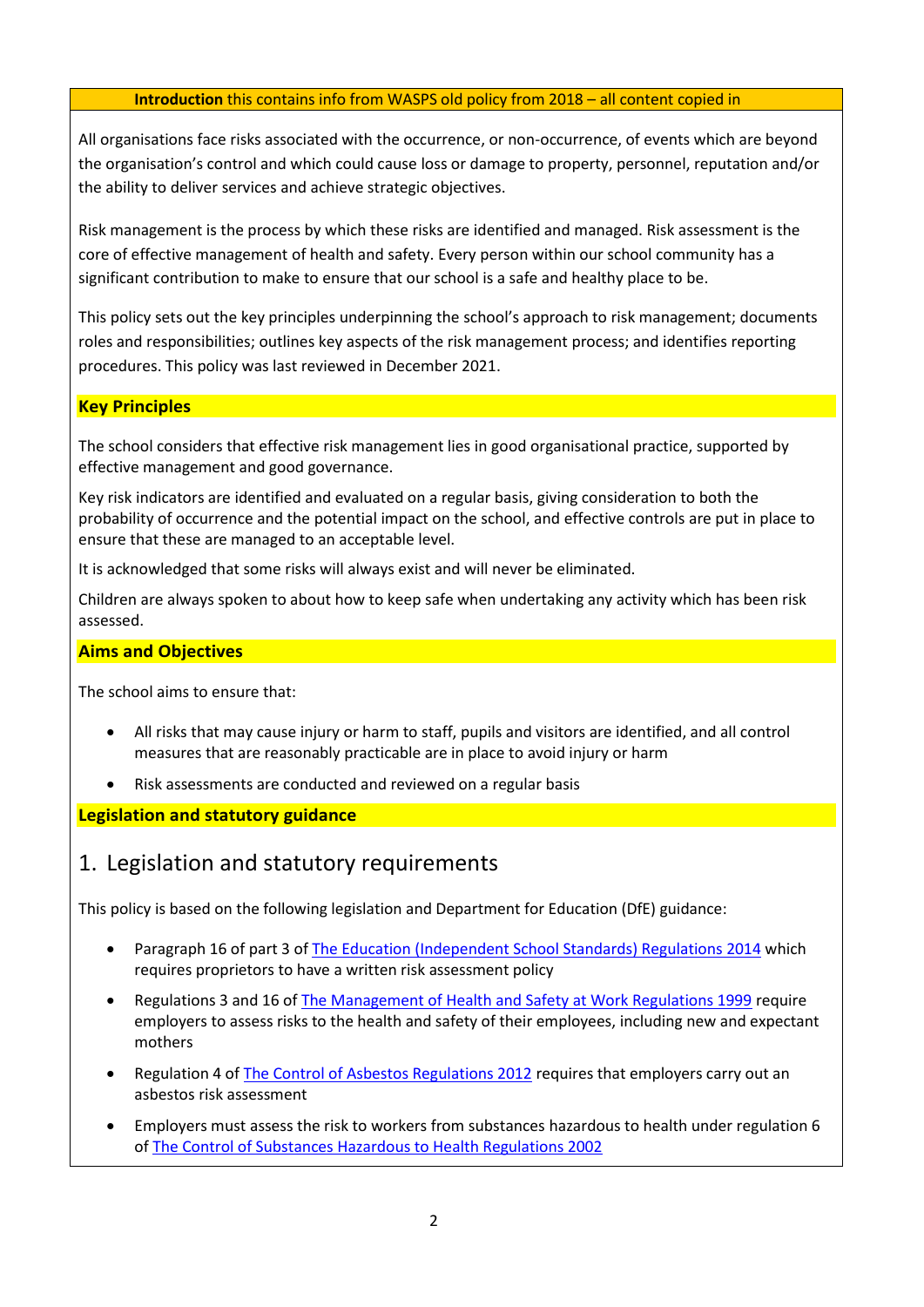- Under regulation 2 of [The Health and Safety \(Display Screen Equipment\) Regulations 1992,](http://www.legislation.gov.uk/uksi/1992/2792/regulation/2/made) employers must assess the health and safety risks that display screen equipment pose to staff
- Regulation 9 of [The Regulatory Reform \(Fire Safety\) Order 2005](http://www.legislation.gov.uk/uksi/2005/1541/article/9/made) says that fire risks must be assessed
- Regulation 4 of [The Manual Handling Operations Regulations 1992](http://www.legislation.gov.uk/uksi/1992/2793/regulation/4/made) requires employers to conduct a risk assessment for manual handling operations
- [The Work at Height Regulations 2005](http://www.legislation.gov.uk/uksi/2005/735/regulation/6/made) say that employers must conduct a risk assessment to help them identify the measures needed to ensure that work at height is carried out safely
- [DfE guidance on first aid in schools](https://www.gov.uk/government/uploads/system/uploads/attachment_data/file/306370/guidance_on_first_aid_for_schools.pdf) says schools must carry out a risk assessment to determine what first aid provision is needed
- [DfE guidance on the prevent duty](https://www.gov.uk/government/uploads/system/uploads/attachment_data/file/445977/3799_Revised_Prevent_Duty_Guidance__England_Wales_V2-Interactive.pdf) states that schools are expected to assess the risk of pupils being drawn into terrorism
- [The Health and Safety Executive \(HSE\)](http://www.hse.gov.uk/entertainment/leisure/swimming-pool.htm) say schools that manage their own pools must conduct a risk assessment

A table of all the risk assessments schools are **required** to have in place can be found in appendix 1 of this policy.

#### **Main Body of the Policy**

This policy is designed to assist the school in fulfilling their legal duties in assessing risks. Risk management is the consideration of the risks that arise in the workplace and then putting in place sensible health and safety measures to control them.

In accordance with our duties under the Management of Health and Safety at Work Regulations 2000, the school is required to undertake regular risk assessments and take any necessary action arising from these according to provisions set out in the Health and Safety Policy and elsewhere.

A visual inspection of both the equipment and the entire premises – both indoor and outdoor – will be carried out daily. This will be carried out by a designated member of staff (Site Manager and Caretaker) on arrival at the school and will be completed before any children arrive.

During the school day, staff will be vigilant and continuously aware of any potential risks to health and safety arising from:

- the school's environment, both indoors and outdoors
- all surfaces, both indoors and outdoors
- all equipment used by children or staff

On discovering a hazard, staff will take all steps necessary to make themselves and any other people potentially affected safe. They will then notify the Site Manager or caretaking team and the Health & Safety Lead and ensure that a record is made in the Incident Record Book. The Headteacher is then responsible for ensuring that any necessary action is taken.

#### **Roles and Responsibilities**

#### **Roles and Responsibilities of Governors**

The Governing Body has ultimate responsibility for health and safety matters in the school but will delegate day-to-day responsibility to the Headteacher.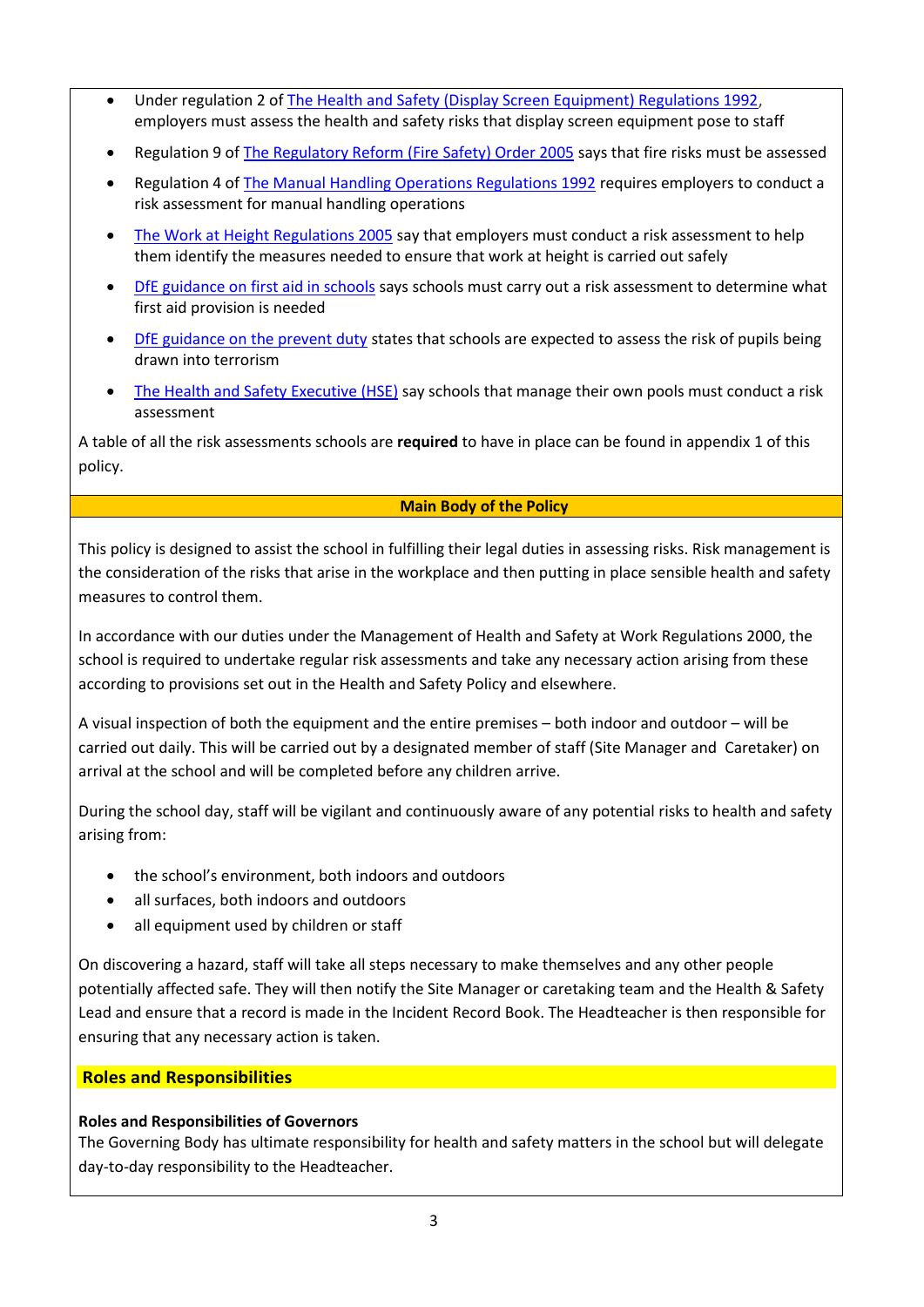The Governing Body has a duty to take reasonable steps to ensure that staff and pupils are not exposed to risks to their health and safety. This applies to activities on or off the school premises.

The Partnership Trust, as the employer, also has a duty to:

- Assess the risks to staff and others affected by school activities in order to identify and introduce the health and safety measures necessary to manage the risks
- Inform employees about risks and the measures in place to manage them

#### **The Headteacher**

- The Headteacher or in the Headteacher's absence the Deputy Headteacher, is responsible for making sure that risk assessments are completed, logged and effectively monitored. Reviews are conducted when there is any change to equipment or resources, any change to the school's premises, or when the particular needs of a child, member of staff or other visitor necessitate this
- The Headteacher is further responsible for conducting any necessary reviews or making changes to the school's policies or procedures in the light of any potential risks that they or other members of staff discover
- The Headteacher is responsible for reporting any notifiable accident that occurs on school premises to a pupil, member of staff, parent, visitor or contractor to the HSE in accordance with the Reporting of Injuries Diseases and Dangerous Occurrence Regulations (RIDDOR)
- The Headteacher is responsible for ensuring that specialist training is offered to those whose work requires it

#### **Senior Leadership Team**

The Headteacher, with the Senior Leadership Team has responsibility for ensuring that the Risk Management Policy is implemented and for co-ordinating risk management activity across the school.

The Headteacher will provide assurance to Governing Body that:

- Risks have been correctly identified and evaluated
- Key risks are being managed appropriately
- Control measures and other responses to risks are operating effectively
- Management is properly reporting the status of key risks and controls

The Headteacher will provide an annual report on risk management to Governing Body.

#### **School staff and volunteers**

All members of staff are given an induction into the school's arrangements for risk assessments and health and safety.

School staff are responsible for:

- Taking reasonable care of their own safety, together with that of pupils and visitors. They are responsible for cooperating with the Headteacher, the Compliance Manager and other members of the SLT in order to enable the Governors to comply with their health and safety duties.
- Reporting any accidents, near misses, risks or defects to the Headteacher, Site Manager or Health & Safety Lead
- Assisting with, and participating in, risk assessment processes, as required
- Familiarising themselves with risk assessments
- Implementing control measures identified in risk assessments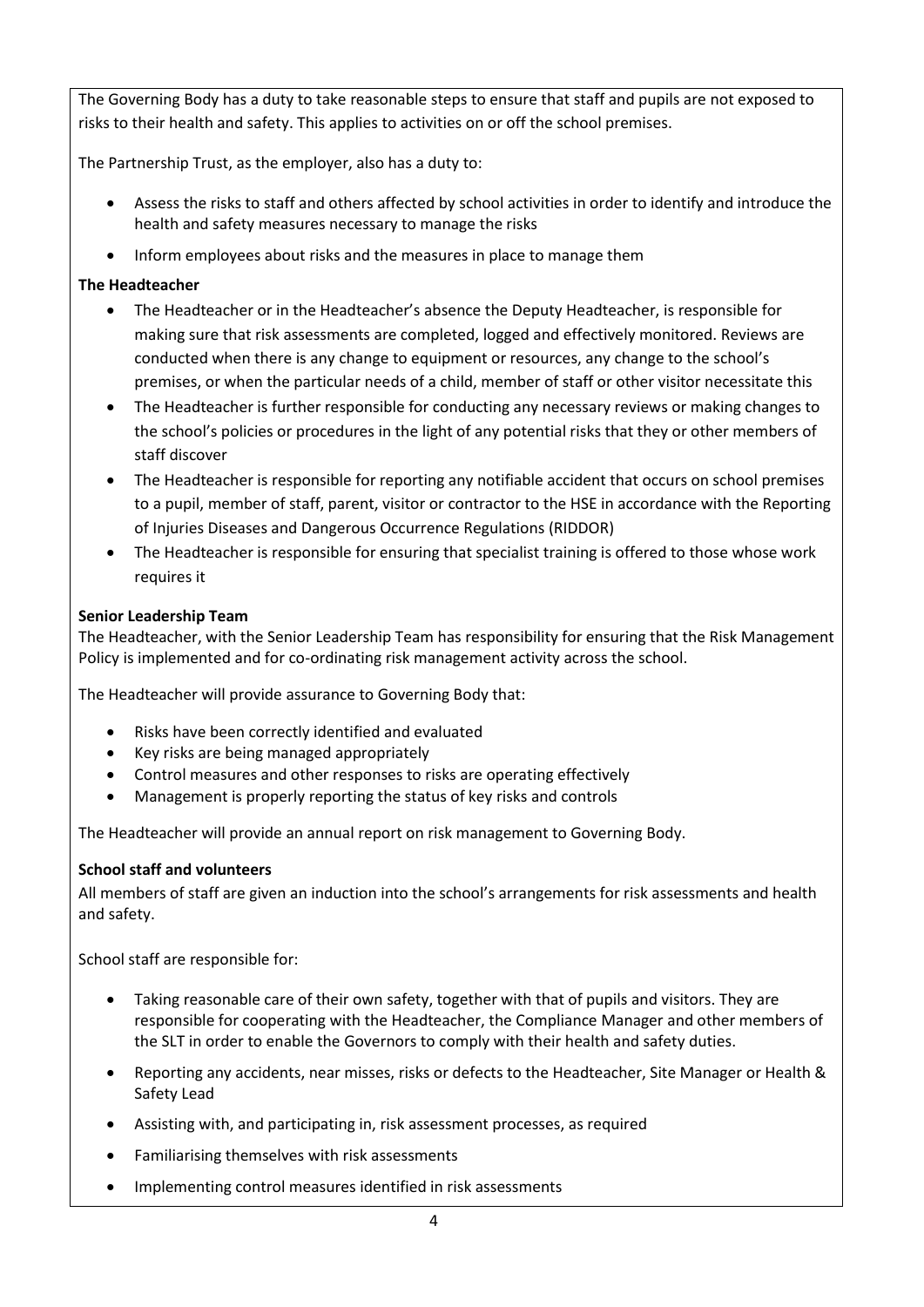#### **Pupils and parents**

Pupils and parents are responsible for following the school's advice in relation to risks, on-site and off-site, and for reporting any hazards to a member of staff.

#### **Contractors**

Contractors are expected to provide evidence that they have adequately risk assessed all their planned work.

#### **Risk Assessment Process**

Risk Assessment is the identification, evaluation and examination of the levels of risks involved in a situation or activity that could cause harm, and the decision-making process to ascertain whether or not adequate precautions have been taken to minimize this risk to acceptable levels.

#### **Definitions:**

| Risk assessment | A tool for examining the hazards linked to a particular activity or situation,<br>and establishing whether enough precautions have been taken in order to<br>prevent harm from them based on their likelihood and their potential to<br>cause harm |
|-----------------|----------------------------------------------------------------------------------------------------------------------------------------------------------------------------------------------------------------------------------------------------|
| Hazard          | Something with the potential to cause harm to people, such as chemicals or<br>working from height                                                                                                                                                  |
| <b>Risk</b>     | The chance (high or low) that people could be harmed by hazards, together<br>with an indication of how serious the harm could be                                                                                                                   |
| Control measure | The key safety measures in place to prevent people being harmed during an<br>activity or while on the school premises                                                                                                                              |

When assessing risks in the school, we will follow the process outlined below.

**Step 1: identify hazards** – we will consider activities, processes and substances within the school and establish what associated hazards could injure or harm the health of staff, pupils and visitors.

**Step 2: decide who may be harmed and how** – for each hazard, we will establish who might be harmed, listing groups rather than individuals. We will bear in mind that some people will have special requirements, for instance pupils with special educational needs (SEN) and expectant mothers. We will then establish how these groups might be harmed.

**Step 3: evaluate the risks and decide on control measures (reviewing existing ones as well)** – we will establish the level of risk posed by each hazard and review existing control measures. We will balance the level of risk against the measures needed to control them and do everything that is reasonably practicable to protect people from harm.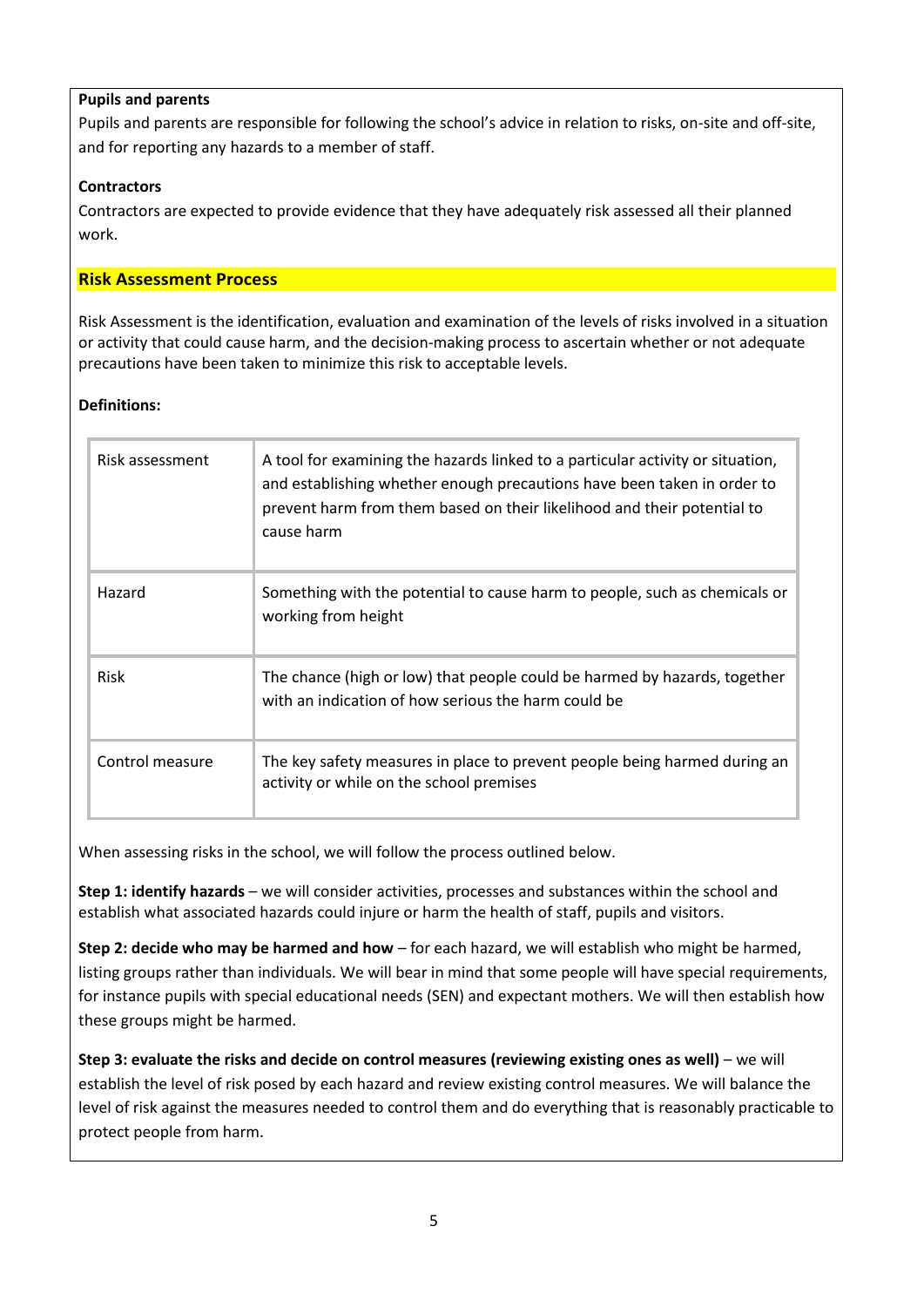**Step 4: record significant findings** – the findings from steps 1-3 will be written up and recorded in order to produce the risk assessment. A risk assessment template can be found in appendix 2 of this policy.

**Step 5: review the assessment and update, as needed** – we will review our risk assessments, as needed, and the following questions will be asked when doing so:

- Have there been any significant changes?
- Are there improvements that still need to be made?
- Have staff or pupils spotted a problem?
- Have we learnt anything from accidents or near misses?

**Step 6: retaining risk assessments** – risk assessments are retained for the 3 years after the length of time they apply. Risk assessments are securely disposed of.

Risk identification is an inclusive process, as it is the staff involved with the school's day to day operations who best understand the risks faced, and their actions and communication will be key to the management of those risks.

All our risk assessments are documented and we aim not to overly complicate them.

Activities which present a hazard will be identified on an on-going basis.

Control measures will be identified and implemented, by all staff, children and persons likely to be affected by the activity.

The risk assessment will be reviewed when there is a significant change to the activity or equipment being used.

The names of any individuals for whom the risk may be increased due to their physical, social or academic need are recorded, together with specific safety measures to be in place for those individuals.

Risk assessments are sent to the Headteacher for review and authorisation as appropriate.

Following a risk assessment, we will also involve staff, where appropriate, to ensure that all possible hazards have been identified and to discuss control measures.

A risk assessment file is stored in the Compliance Manager's Office. It contains copies of the various risk assessments we have in place for a range of locations and activities within the school site, off-site visits and excursions and the dates for reviews.

Risk Assessments are available for staff to read on T:Drive.

Risk Assessments for specific pupils and staff situations are confidential and only shared with those who need to be aware of these risks.

**Which areas Require Risk Assessments?**

There are a number of Risk Assessments which are required by law. A table of these can be found in appendix 1 of this policy.

The Compliance Manager arranges for specialists to carry out the following risk assessments:

- Fire safety
- Asbestos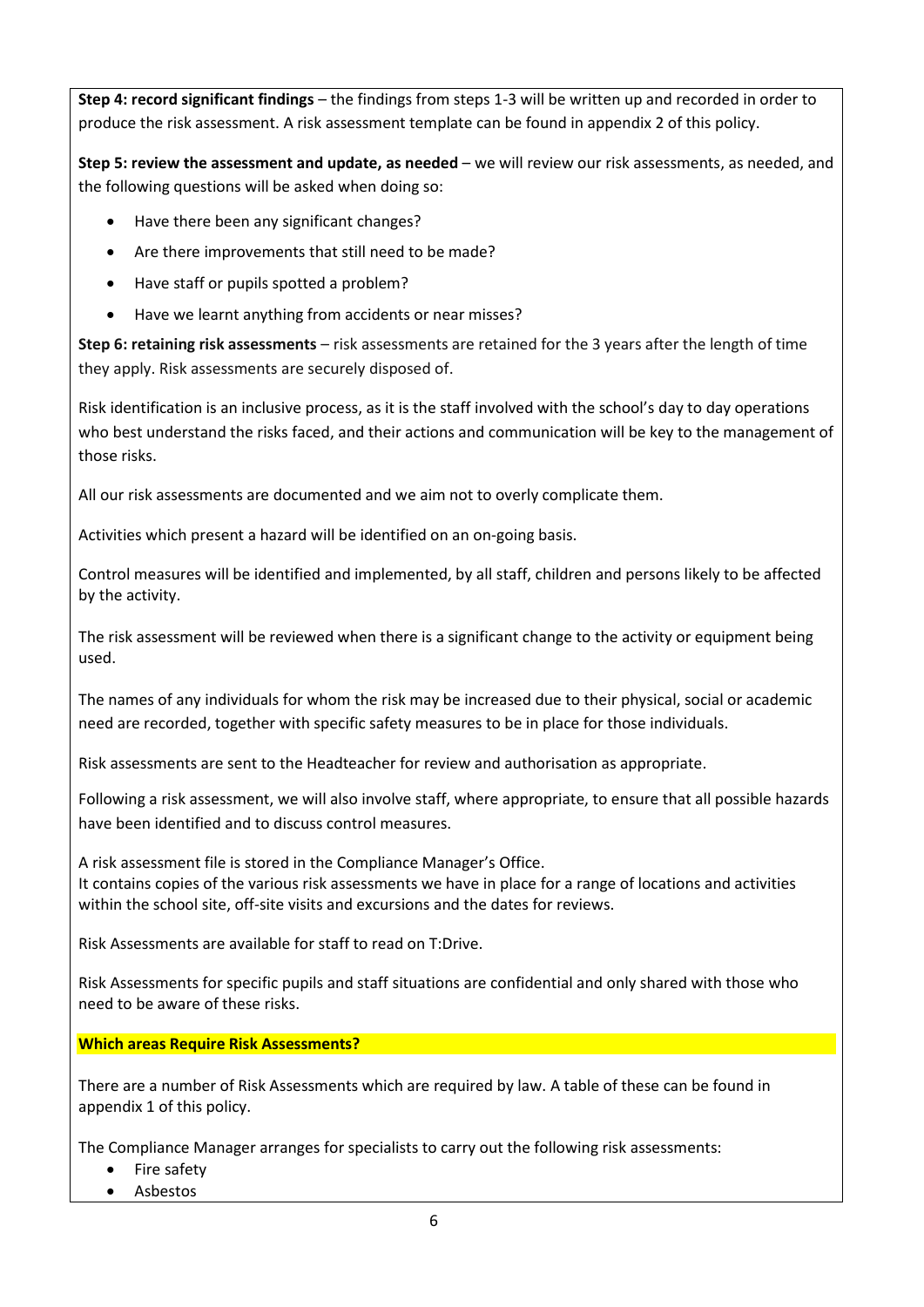- Legionella (every two years)
- Gas safety
- Electrical safety

There are numerous other activities carried out at Weston All Saints C of E Primary School which require a separate risk assessment.

The most important of these cover:

- **Site Security**
- Site Team activities
- Catering
- Educational visits and trips
- Site usage e.g. the classrooms, the swimming pool, the lake, communal and playground areas
- Some Science activities
- PE and Sport Activities
- Staff well-being, stress and expectant mothers and return under 'fit for work' limitations issued by GP

To help us carry out effective risk assessments and assess all risks adequately, staff make use of the Risk Assessment template provided by The Partnership Trust.

Our Safeguarding Policy outlines the procedures in place to identify children at risk beyond the environs of school.

Our First Aid Policy outlines the procedures for treating pupils, staff, parents and visitors who may need first aid while on the premises and for managing children's medication.

We ensure that pupils understand why they do not have access to potentially dangerous areas, such as the boiler room, and that they must only visit certain areas on site e.g. the lake, when accompanied by an adult.

Pupils do not have access to the catering, maintenance and cleaning stores of the school.

All medicines and flammables are kept securely in locked sheds or cupboards.

#### **Monitoring and review arrangements**

A Risk Assessment Register has been created and will be kept up to date by the Compliance Manager.

Risk assessments are written as needed and reviewed by the person with the required experience, specialist knowledge and closest involvement in the activity.

All risk assessments are reviewed annually or sooner if there is a change in the use of a room or activity or in the event of an accident. These changes are recorded.

Risk assessments can be found on the Teachers' area of the school network where they can be easily adapted and updated as required.

#### **6. Links with other policies**

This policy links with the following policies and procedures:

Health & Safety Policy

Premises Management Policy

Child Protection & Safeguarding Policy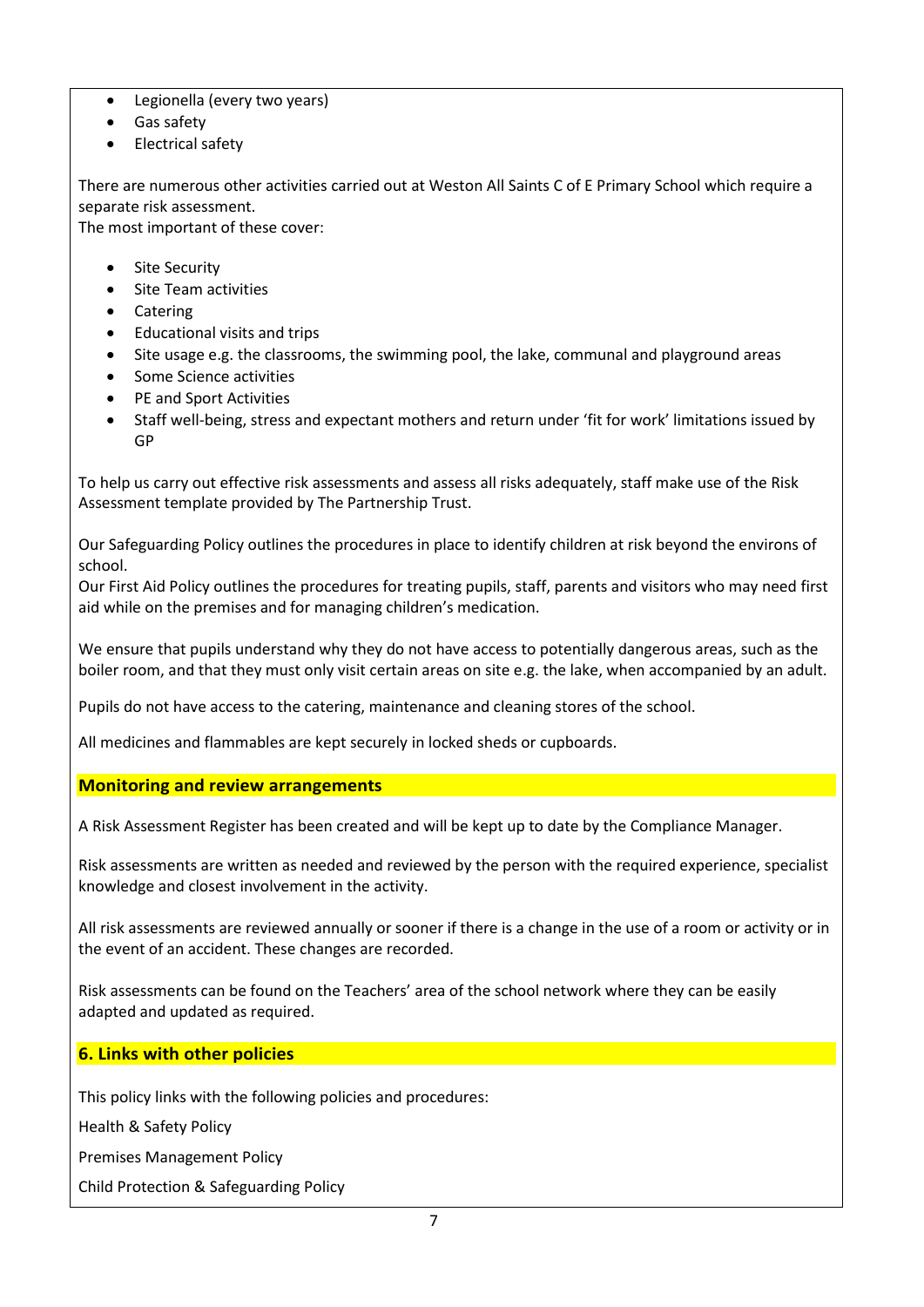First Aid Policy

Fire Safety management Policy

Health & Safety in PE, Science and D&T policies

SEND Policy

#### **6. Publication of Information**

This is not a confidential document and may be viewed on the school's website.

#### **7. Monitoring and review**

This policy will be reviewed **annually** by the Compliance Manager. At every review, it will be approved by the Headteacher.

This policy will be reviewed by the Compliance Manager every year and approved by the Governing Body.

| <b>Policy Revision History</b> |          |          |  |  |  |  |  |
|--------------------------------|----------|----------|--|--|--|--|--|
| Policy version                 | Author   | Approval |  |  |  |  |  |
| V.12017                        |          |          |  |  |  |  |  |
| V.2 April 2018                 |          |          |  |  |  |  |  |
| V.3 Dec 2021 (revised)         | H Folkes |          |  |  |  |  |  |
| V. 4 April 2022 (revised)      | H Folkes |          |  |  |  |  |  |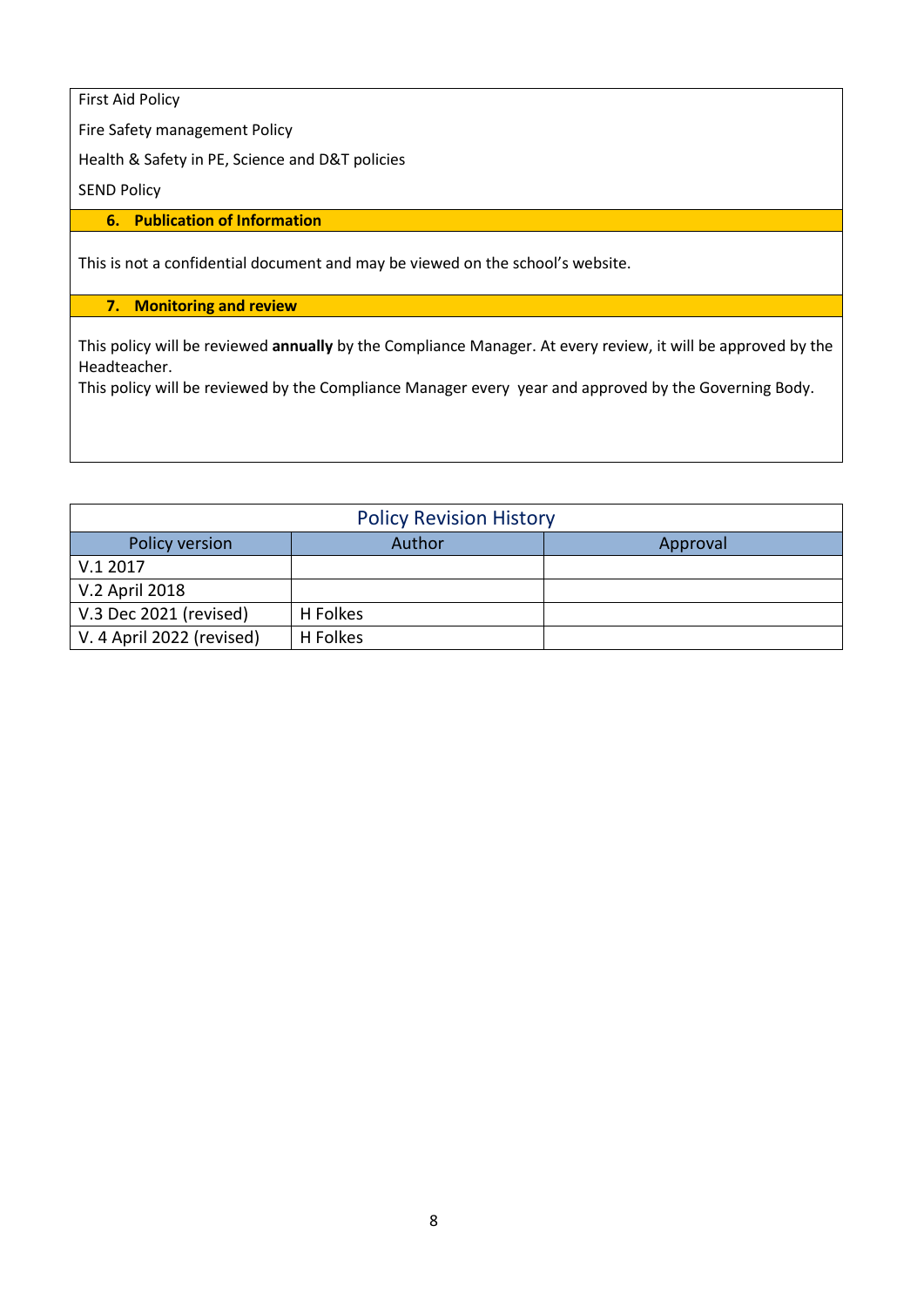### Appendix 1: statutory risk assessments checklist

The following table lists the risk assessments that schools are required to have in place.

| <b>Statutory or mandatory risk assessment</b> | $\checkmark$ | <b>Completed by</b>                     | Date of review    |  |
|-----------------------------------------------|--------------|-----------------------------------------|-------------------|--|
| $\checkmark$<br>Workers under the age of 18   |              | H Folkes                                | <b>June 2022</b>  |  |
| Asbestos                                      |              | Somerset Scientific Services            | Nov 2021          |  |
| Substances hazardous to health                |              | H Folkes                                | <b>June 2022</b>  |  |
| Display screen equipment                      |              | H Folkes                                | April 2022        |  |
| Fire                                          |              | <b>Sterling Technical Services 2019</b> | Summer 2022       |  |
| First aid                                     | $\checkmark$ | H Folkes                                | October 2022      |  |
| <b>Manual handling</b>                        | $\checkmark$ | H Folkes                                | <b>June 2022</b>  |  |
| Working at height                             | $\checkmark$ | H Folkes                                | <b>June 2022</b>  |  |
| Children being drawn into terrorism           |              | M Snook                                 | <b>March 2023</b> |  |
| Swimming pools (if applicable)                |              | H Folkes                                | September 2022    |  |